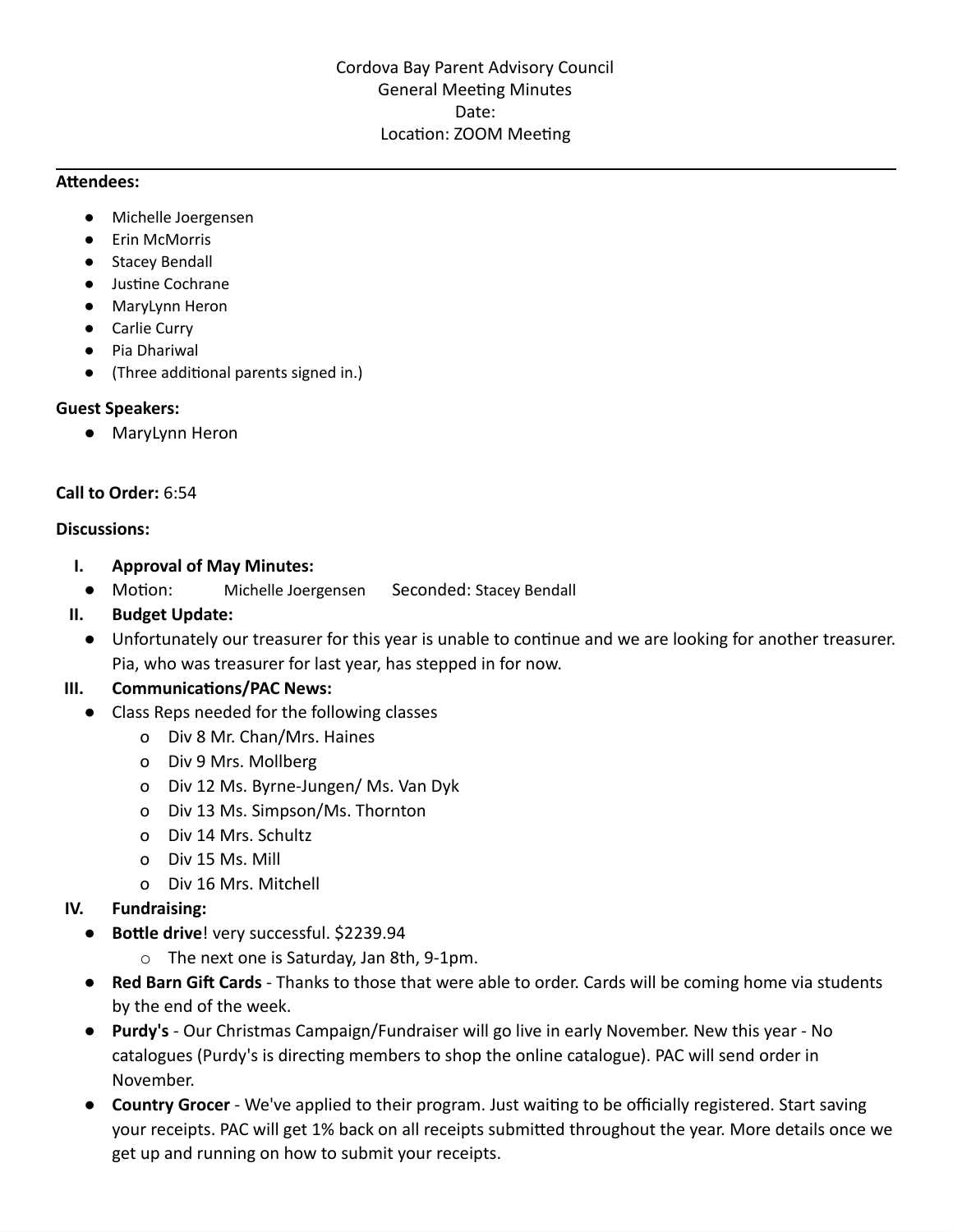- **V. COPACS:**
	- Andrew has taken on a role with COPACS as well so will continue to provide updates on the Cordova Bay PAC website. The next COPACS meeting is October 14.
- **VI. In Other News…**
	- School Garden Ms. Mitchell and Ms. Schultz will be the teacher leads for the garden. We are trying to find a company to clean out the garden.
	- Hoot and Howl will not be happening this year, but hoping to get some ideas together for something fun for the kids.
	- Art Room we are very excited about having purchased the \$1000 of art supplies for the art room. Tomorrow we will go in and set it all up! We are so excited for the kids and the teachers. This support allows the teachers to use their classroom allocations for other things.
	- $\circ$  Hot Lunch Hot lunch is a go this year! Courtney Lloyd Sheridan is working on this and more details are to follow once confirmed.

# **VII. Guest Speaker - Updates from Principal MaryLynn Heron**

### **General Updates**

- 325 students this year.
- Thanks to the PAC for the soap and the art supplies room

### Open Houses

- It took a lot of planning to pull together, but parents enjoyed it.
- Thanks to the parents for being so respectful of the guidelines.

# Terry fox Run

- We had retired teachers and former students come back to help marshal the course.
- Raised well over \$2,000.

# Learning Garden

- The garden team has purchased some Saanich native plants to put in the garden, after it is cleaned up.
- The garden will be getting as new sign. the "Cedars Learning Garden" sign is made from live edge cedar, and will be painted and mounted over the entrance posts.
- Friday at 1 pm our artist in residence will be coming to figure out when she will set up to paint the sign. Painting will happen onsite during school hours. The exact date when she will be onsite hasn't been set, but ML will send out additional information when available.

# Halloween

- The gourds from last year were a huge hit. The teachers would love to have them again. Can PAC supply them again?
	- Michelle thought about having each division carve a pumpkin and then putting them out for families to come look at? **ML and Michelle to discuss.**
- ML is looking into having an outdoor event with some music to help celebrate Halloween.

Emergency Bin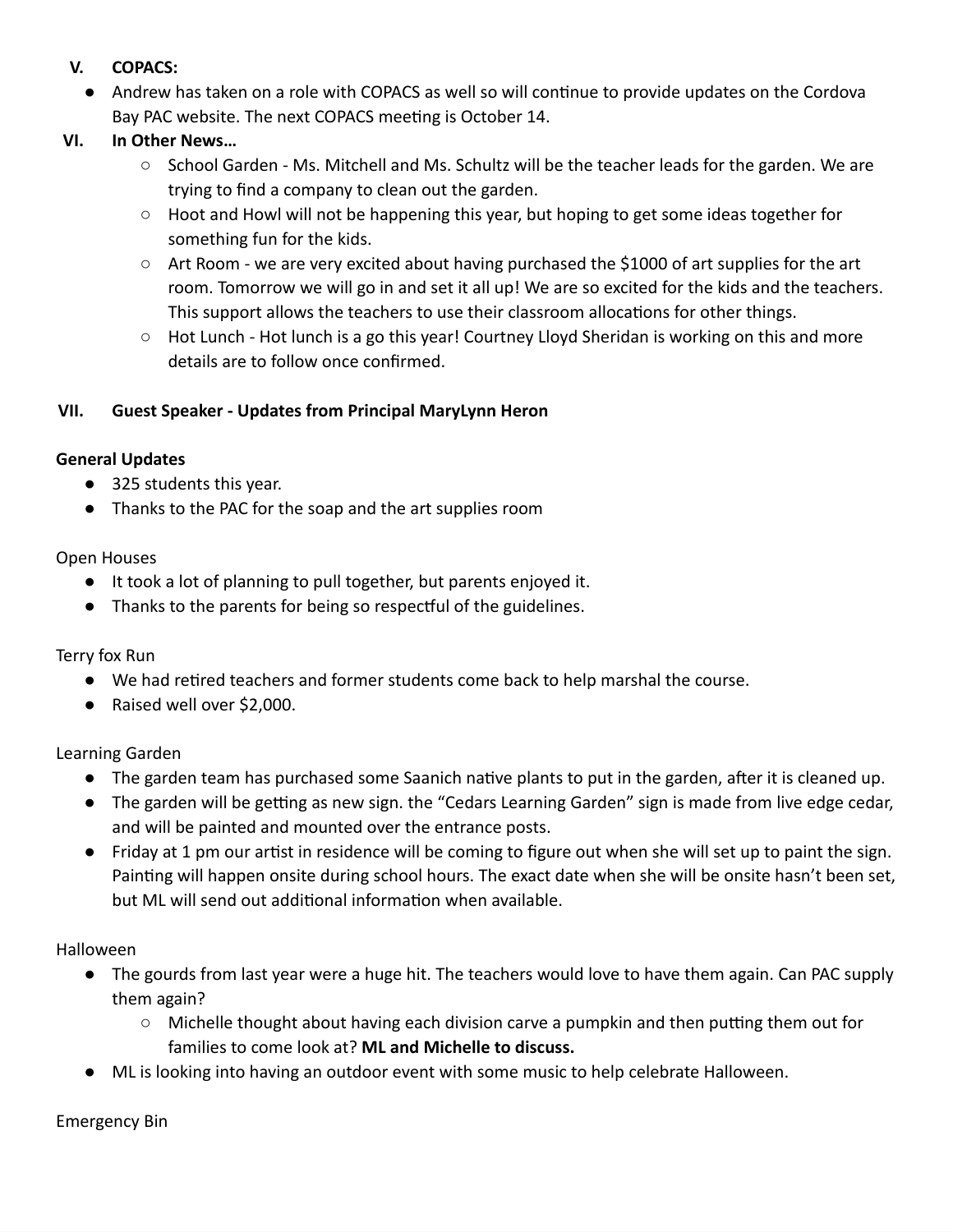● Supply issue with the 8ft bins. The school health and safety team will be working on a solution as they need to store the water bins. We have lots of supplies, but no bin for storage.

Hot Lunch

● ML is working on determining the next steps

Foundation Skills Assessment Test

- Grade 4 students. Students are provided an orientation and to make sure that it's communicated appropriately.
- Starts on Oct 12th, class by class.

Administration Policies

- ML will send out prompts to parents to give them information on some of the administration policies available.
- As an example, if ever a family has questions about a resource used in the class, there is a policy on how to determine if a resource is approved, and how to request alternative options.
- It's important that if you have a concern that you discuss it with the teacher and the staff. ML will be able to direct families to the most pertinent policies for a given situation.

# Masks

- K-3 kids are now wearing masks
- The school was provided with disposable appropriately sized masks that have been distributed.
- The joint health and safety committee has a primary teacher who reports that it is going well so far.

Truth and Reconciliation.

- 72 of the 94 recommendations are about education and awareness.
- We try to have as many indigenous authors available to the classrooms as we can. A thought that families could purchase book(s) by indigenous authors and donate it to their child's classroom? **PAC to discuss.**
- Orca Publishing has a number of our local indigenous authors. **J Dreyer to provide Michelle** some info on Orca's program that may provide matching of book purchases.

# Questions?

- If parents are in the school volunteering, are there any other requirements other than the CRC and a mask, that parents are required to have before coming into classes? (e.g., hot lunch volunteer)
	- ML the Joint health and safety committee will continue to work to ensure they have the most up-to-date options. The school is not allowed, at this time, to ask for vaccination status.
- Have there been any discussions about returning to cohorts at the school?
	- ML It is a regional plan, and it doesn't have to be province-wide. Regions may return to the previous stages of the reopening plan, which may include returning the school to last year's policies.
	- The decision is made by regional health officers.
- What is the covid communication pattern in relation to last year? When changes are made? Who is involved?